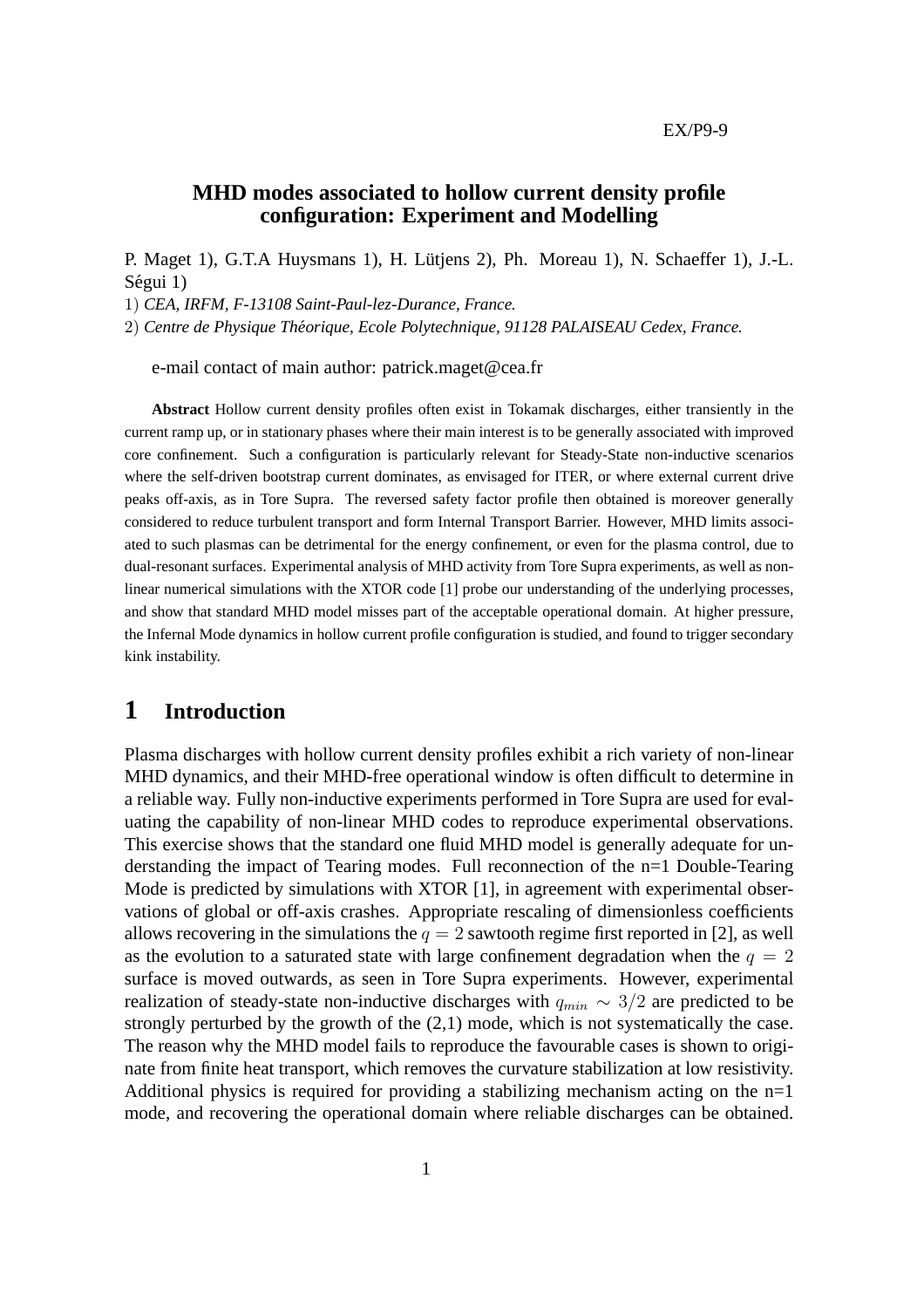Electron diamagnetic rotation is a natural candidate [3, 4], and we find with a reduced MHD, cylindrical model that a low amplitude saturation state exists for the (2,1) mode, although in conditions with lower transport and higher  $\omega_e^*$  compared to experiment.

At higher beta, modes due to proximity to ideal limits (Infernal Mode) or to unfavourable interchange configuration (Resistive Interchange) enter into play. The Infernal Mode has generally severe consequences on the plasma discharge [5, 15, 6, 7], as inferred from numerical studies [8, 14]. But secondary instabilities can also be triggered, with higher growth rates. We show an example where in a hollow current profile equilibrium the Infernal Mode can destabilize a kink mode if heat transport is not strong enough to smooth the pressure gradient [9].

#### **2 Non-linear MHD regimes of Tore Supra non-inductive discharges**

Steady-state non-inductive discharges of Tore Supra are limited by the growth of MHD instabilities at  $q = 2$ , generally Double-Tearing Modes. These modes are identified as precursors to minor off-axis crashes, as well as to global core temperature crashes. Moreover, the plasma confinement regime resulting from this MHD activity at  $q = 2$  varies from periodic relaxations with intermittent MHD mode to steady degraded energy confinement with stationary, large MHD modes. Finally, it appears that similar experimental discharges can either enter in a degraded confinement regime due to  $n=1$  mode, or stay with a small  $n=2$ MHD activity. Non-linear MHD simulations have been used for understanding this variety of behaviour. The XTOR code solves standard one-fluid full MHD equations including finite heat transport, in toroidal geometry:

$$
\rho \partial_t \mathbf{v} = -\rho \mathbf{v} \cdot \nabla \mathbf{v} + \mathbf{J} \times \mathbf{B} - \nabla p + \nu \nabla^2 \mathbf{v}
$$
  
\n
$$
\partial_t \mathbf{B} = \nabla \times (\mathbf{v} \times \mathbf{B}) - \nabla \times \eta (\mathbf{J} - \mathbf{J}_{\text{bs}} - \mathbf{J}_{\text{cd}})
$$
  
\n
$$
\partial_t p = -\Gamma p \nabla \cdot \mathbf{v} - \mathbf{v} \cdot \nabla p + \nabla \cdot \chi_{\perp} \nabla p + ...
$$
  
\n
$$
... + \mathbf{B} \cdot \nabla [\chi_{\parallel} (\mathbf{B} \cdot \nabla p) / B^2] + H
$$

where  $J_{bs}$  is the bootstrap current,  $J_{cd}$  is the imposed current source,  $H = -\nabla \chi_{\perp} \nabla p(t =$ 0) is the heat source term,  $\nu$  is the viscosity,  $\rho$  the density, and  $\chi_{\parallel}$  and  $\chi_{\perp}$  the parallel and perpendicular transport coefficients. The plasma resistivity evolves with pressure  $(\eta(t) \propto p(t)^{-3/2})$ . Transport coefficients are chosen in order to keep the correct response of pressure during either the mode growth (for linear studies) or the equilibrium evolution (for fully developed non-linear regime studies), while taking an artificially large resistivity. The code is run on the basis of experimental magnetic equilibrium, determined after current diffusion simulations with the CRONOS code [10], cross-checked with MHD mode structures.

The issue of non-linear impact of the Double-Tearing Mode on confinement has been addressed by varying the total current in the equilibrium. A small change allows to vary the expected region of full reconnection of the helical magnetic flux ( $\psi^* = \int d\psi (1 - q/q_{res})$ with  $q_{res} = 2$  here). As the reconnection region passes from off-axis to global, the impact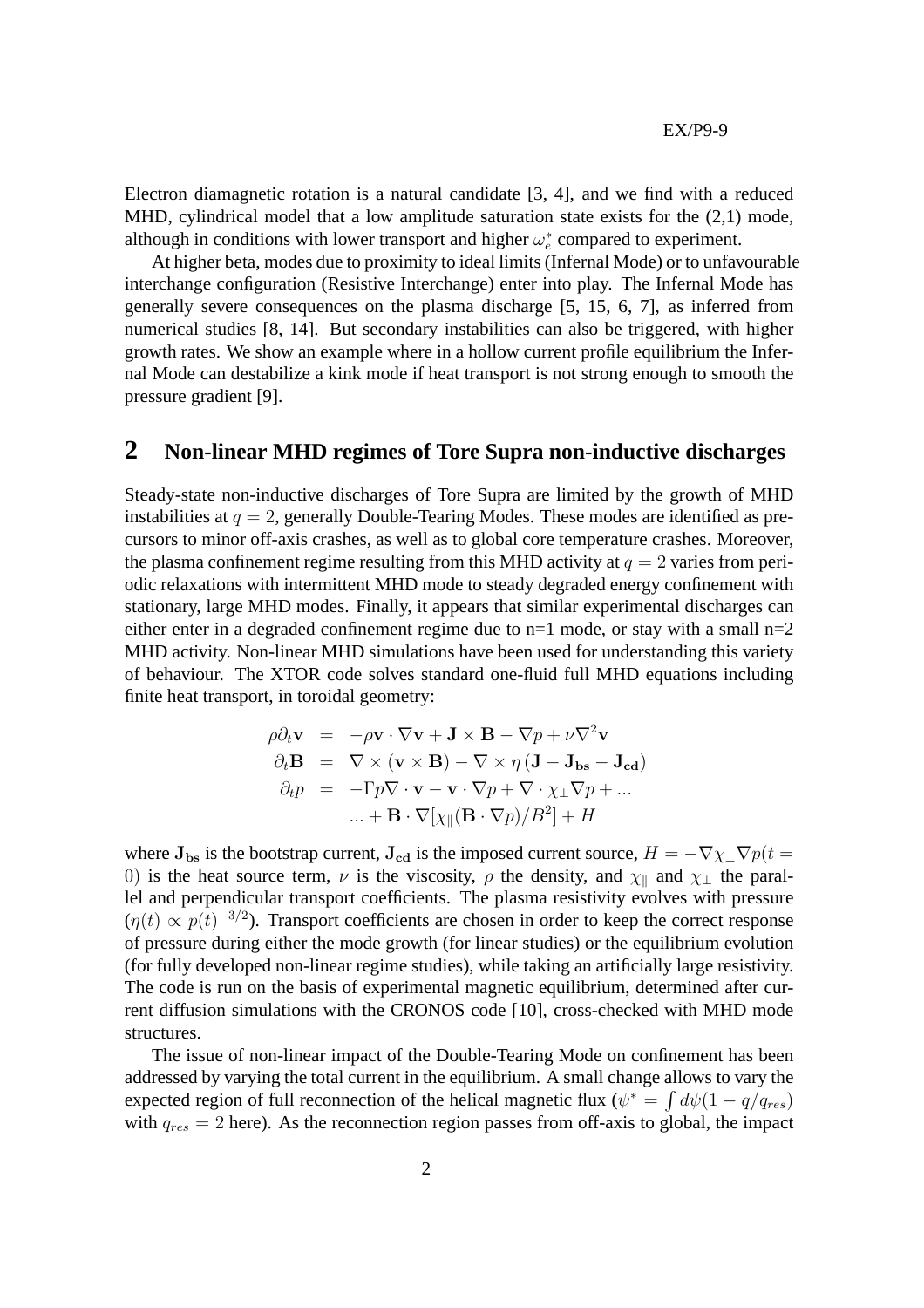

Figure 1: *Full Reconnection of the DTM from heuristic model (top and middle) and from XTOR (middle and bottom), with different impact on confinement (bottom).*



Figure 2: *Off-axis and global*  $T_e$ -crashes *(top); radial structure of the MHD precursor (bottom).*

of the Double-Tearing Mode goes from a modest reduction of the pressure gradient to a global pressure crash in the plasma core (figure 1). The results of the non-linear simulations are therefore in line with the experimental observations shown in figure 2, where in the same non-inductive pulse with slightly different localisation of the double-resonant  $q =$ 2 surfaces (as evidenced by the radial structure of  $\delta T_e$ ), the impact of the mode varies significantly.

The fully developed non-linear regime of hollow current density profile configurations is also an important point. Indeed, two different regimes can be envisaged, and are indeed observed. The first one consists of periodic relaxations, and is nicely illustrated by the so-called  $q = 2$  sawtooth regime [2]. In the other regime, the mode grows to saturation, and results in a situation with degraded confinement and large MHD activity, as in the socalled MHD regime of Tore Supra [11]. We find that in Tore Supra the two regimes can be discriminated by considering the inversion radius of the MHD crash. When the inversion radius is inside  $\sqrt{\Phi} \approx 0.3$  (with  $\Phi$  the normalized toroidal magnetic flux), the fully developed non-linear regime consists of periodic relaxations, while the mode saturates at large amplitude when  $\sqrt{\Phi} > 0.3$  (figure 3). Using the same rescaling of the total plasma current as before, we have increased the radial position of the  $q = 2$  surface in order to compare the non-linear evolution of the plasma after the MHD crash. When  $q = 2$  is at  $\sqrt{\Phi} = 0.36$ , the MHD mode is a Double-Tearing and the full reconnection of the mode removes the  $q = 2$ surface after the crash, allowing the pressure to recover before the Double-Tearing becomes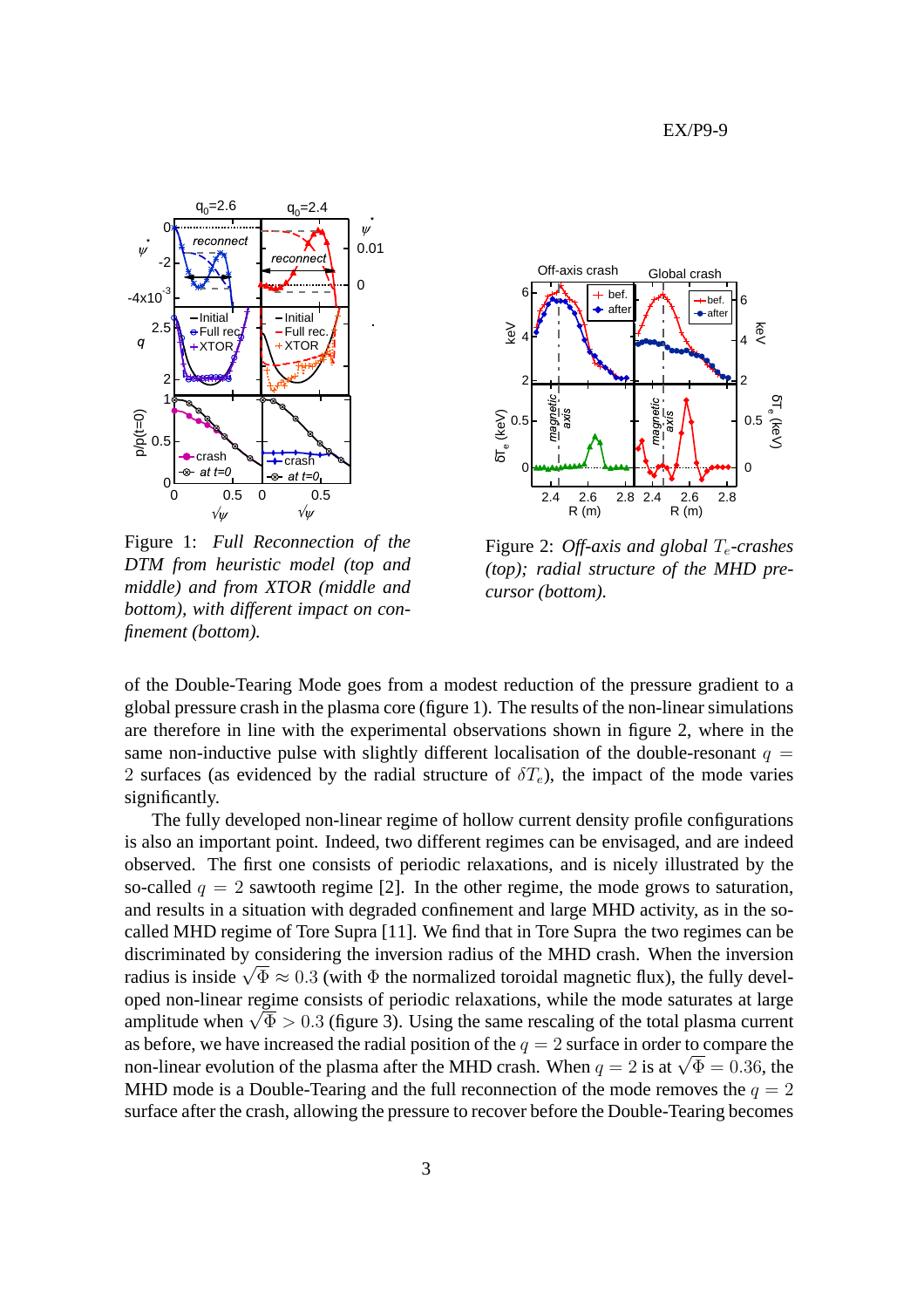



Figure 3: *Position of the inversion radius of*  $T_e$  *crash for periodic and saturated regimes in Tore Supra.*

Figure 4: *Non-linear XTOR simulations where the* q = 2 *surface position is varied by rescaling the total current.*

unstable again. We then recover the  $q = 2$  sawtooth regime. For  $q = 2$  at  $\sqrt{\Phi} = 0.55$ , the MHD mode is a single tearing that saturates at large amplitude, and the plasma evolves to a new state with large confinement degradation and MHD activity, as seen experimentally  $(figure 4)$ .

However, we have experimental evidence that non-inductive experiments with  $q_{min}$  < 3/2 and  $q = 2$  at about  $\sqrt{\Phi} \approx 0.5$  can be free of large  $n = 1$  MHD activity, although this is not always the case. The longest Tore Supra experiments, for example, often have low amplitude saturated  $n = 2$  MHD activity that produces minor confinement loses. The stability of the  $n = 1$  mode is such cases shows that physics effects not covered in the standard MHD model can extend the acceptable operational domain.

## **3 Investigations on**  $n = 1$  **mode stability**

On the basis of a magnetic equilibrium from a discharge without detectable  $n = 1$  MHD activity, we have investigated the linear stability of the  $n = 1$  mode. We find that the standard MHD model without transport predicts a stable  $n = 1$  mode at the experimental resistivity (figure 5). This is in agreement with the theory, where toroidal curvature adds a stabilising contribution that increases at low resistivity until full linear stability [12]. For tearing modes however, which has very small growth rate in experimental conditions due to low resistivity, neglecting transport is not justified. And full stabilisation is no longer expected [17], as verified with XTOR.

We therefore investigate if additional physics, beyond the standard MHD model, could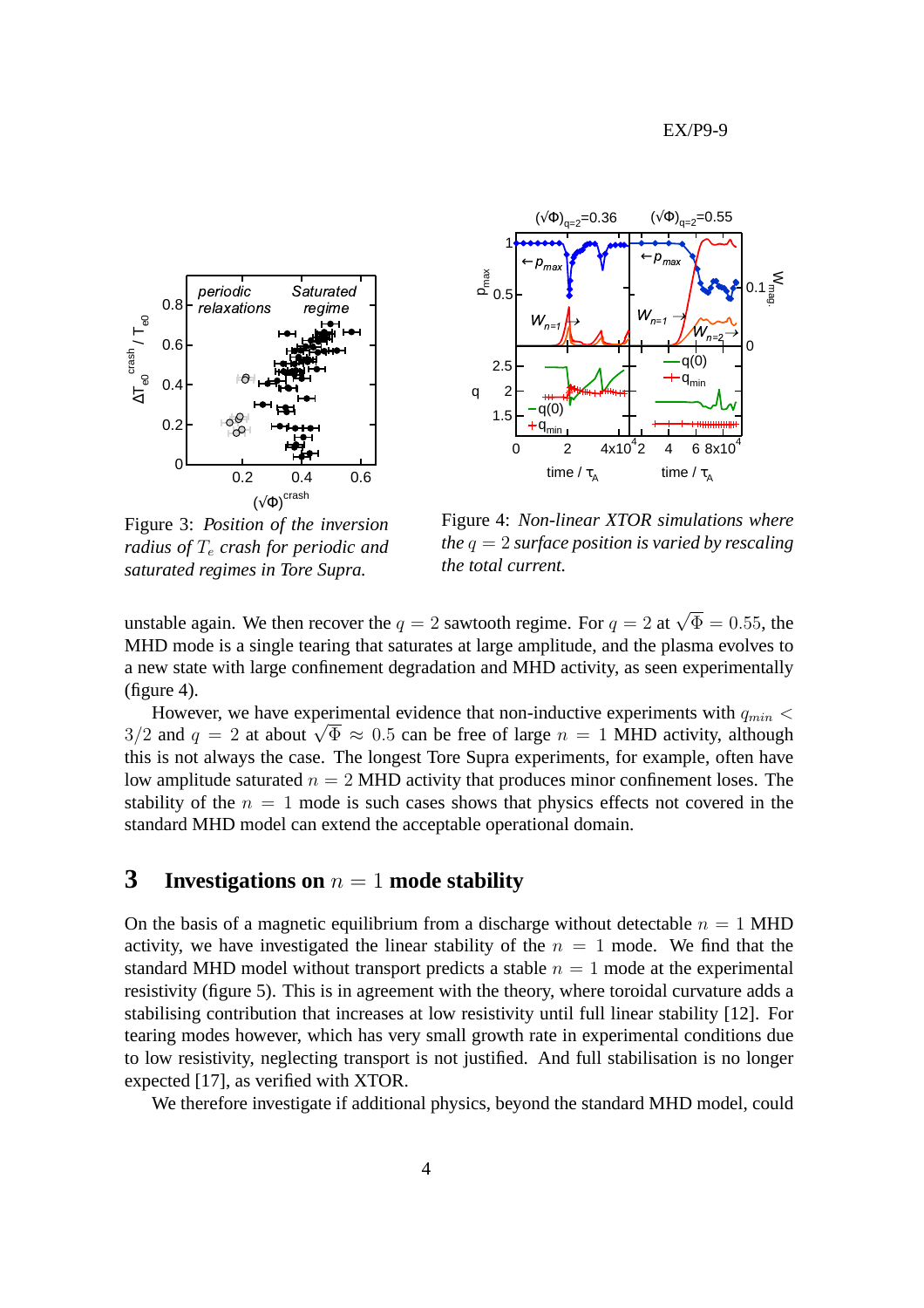EX/P9-9





Figure 5: *Linear growth rate of* n = 1 *mode without and with transport.*

Figure 6: *Outer (2,1) island width (top) and mode pulsation (bottom) from non-linear reduced MHD simulations with different perpendicular diffusivities.*

explain the absence of detectable island on  $q = 2$ . Electron diamagnetic rotation could be the actual mechanism. It is known indeed to open the way to an additional, non-linearly driven, saturated island regime at small width [3, 4]. This is confirmed by non-linear MHD simulations in cylindrical geometry with a 4-field isothermal MHD model evolving the poloidal magnetic flux, electrostatic potential, electron pressure and parallel ion velocity [13]:

$$
\partial_t \psi = \eta \nabla^2_{\perp} \psi - \nabla_{\parallel} (\phi - \delta p) + e \tag{1}
$$

$$
\partial_t W = \nu \nabla^2_{\perp} W + [W, \phi + \delta \tau p] - \nabla_{\parallel} J + \delta \tau \left[ \nabla_{\perp} p; \nabla_{\perp} \phi \right] \tag{2}
$$

$$
\partial_t p = \kappa_\perp \nabla_\perp^2 p + [p, \phi] - \beta \nabla_\parallel (v - 2\delta J) + S_p \tag{3}
$$

$$
\partial_t v = \nu_{\parallel} \nabla_{\perp}^2 v + [v, \phi] - \frac{1+\tau}{2} \nabla_{\parallel} p + \delta \tau \beta \frac{1+\tau}{2} [p, v] \tag{4}
$$

with e and  $S_p$  the source terms,  $W = -\nabla^2 \phi$  and  $J = -\nabla^2 \psi$ ,  $[f, g] \equiv x^{-1} \{\partial_x f \partial_\theta g \partial_x g \partial_\theta f$ ,  $\nabla_{\parallel} \equiv \epsilon \partial_\varphi - [\psi, .]$  and  $[\nabla_\perp p; \nabla_\perp \phi] = [\partial_x p, \partial_x \phi] + [x^{-1} \partial_\theta p, x^{-1} \partial_\theta \phi]$ . The electron diamagnetic pulsation is then  $\omega_e^* = -(m/x)\delta(dp/dx)$  with  $x = r/a$ .

The current density profile is fitted from the original toroidal equilibrium, the pressure profile is analytic  $(p(x)) = p_0 (1 - x^2)^3$  with  $x = r/a$ , and we take the experimental resistivity ( $S = 6 \times 10^7$ ), a ratio  $\tau = T_i/T_e = 0.4$  and  $\beta = 3 \times 10^{-3}$  as in the experiment. Two different saturated regimes are found, one with a large saturated island ( $w/a > 0.07$ ) as found with the standard MHD model, and another one with a small saturated island  $(w/a \approx 0.006)$  (figure 6). In the small island regime, the mode frequency follows closely the local electron diamagnetic frequency, while in the large island regime, the mode is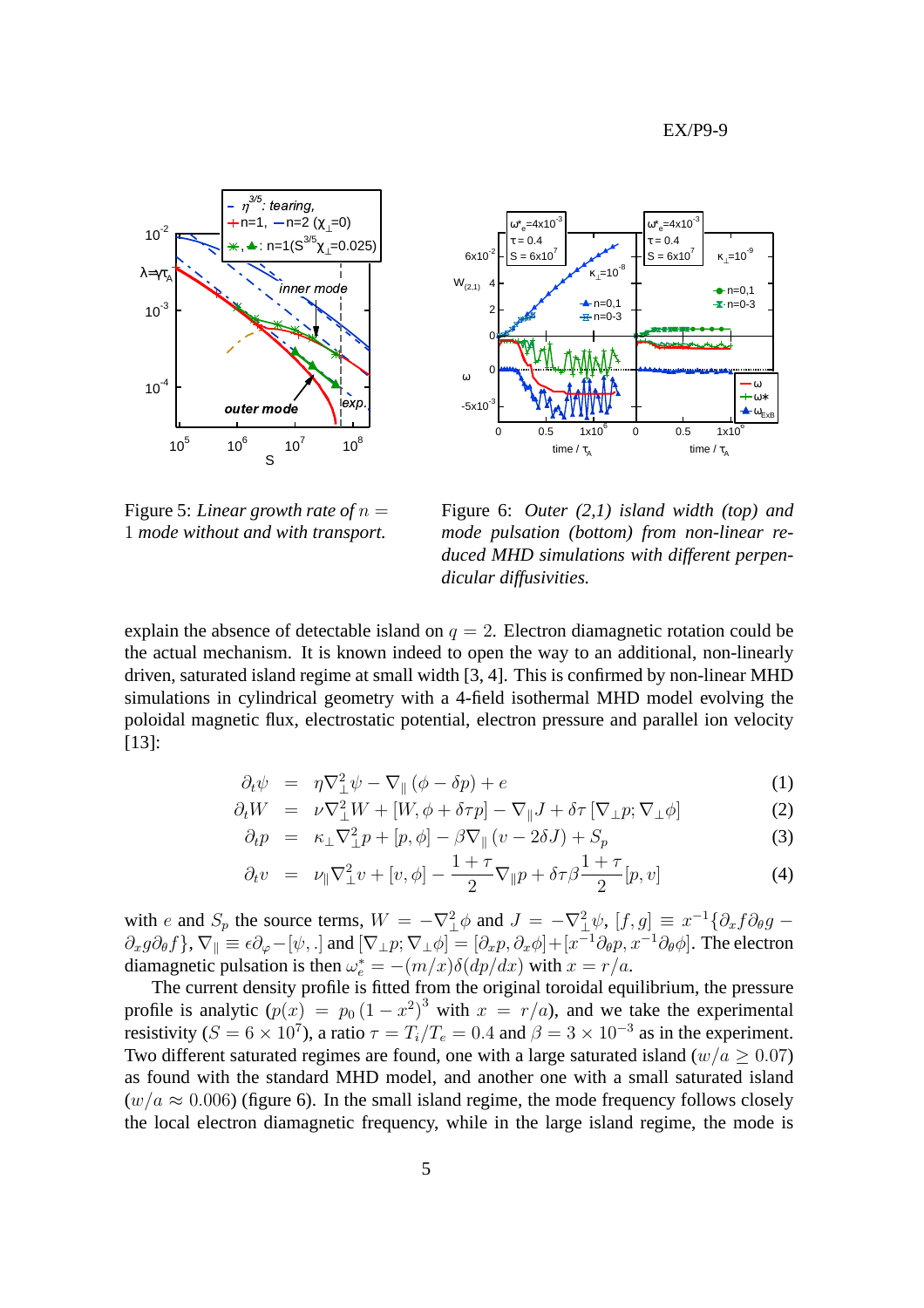slowed and is nearly steady in the local plasma frame (which rotates at  $\omega_{ExB}$ ). However, the small island regime is only accessible when the diffusion coefficient is at the collisional level  $(\kappa_{\perp}^{coll.} = \eta (1 + \tau) / 2 \approx 3.5 \times 10^{-9})$ , while the stabilizing contribution from  $\omega_e^*$  is lost as the pressure is smoothed by more realistic values of  $\kappa_{\perp}$  (i.e.  $\kappa_{\perp} \sim 10^{-7}$ ). Investigations using the XTOR code with a simple modified Ohm's law (E + V × B =  $\eta$  (J – J<sub>NI</sub>) – 1  $\overline{1+\tau}$  $\nabla_{\parallel}p$  $\frac{\mathcal{L} \parallel p}{en}$ ) indicate that toroidal geometry does not provide a sufficient stabilizing effect to compensate for the reduction of diamagnetic contribution due to transport in the non-linear regime.

In summary, the absence of  $n = 1$  mode in successful non-inductive discharges is still not clearly understood. Electron diamagnetic rotation could potentially provide the possibility of a small saturated island regime that would be consistent with the fact that the island is not detected, but the two-fluid models that have been used limit the access to this regime to diffusion coefficient. A more comprehensive two-fluid MHD model may correct this discrepancy. It remains that the actual reliable operational domain is larger than predicted by the standard MHD model.

### **4 Non-linear Infernal mode in hollow current profile plasma**

The extrapolation of present Tore Supra non-inductive experiment to higher performance conditions (as predicted by standard MHD model implemented in the CASTOR code [16]) shows first a stabilization of the Tearing Mode when increasing  $\beta_N$ , and then a destabilization of the Infernal Mode (figure 7). This finite-*n* pressure driven mode develops in low magnetic shear region, below the  $n = \infty$  ballooning limit [5].

Its non-linear growth was studied without transport in cylindrical geometry [8], and in toroidal geometry [14], showing potentially strong impact of the mode on energy confinement, as seen in various experiments [15, 7, 6]. Toroidal geometry and finite transport effects have been studied with the XTOR code on the basis of a JET-like Advanced Tokamak discharge, with  $q_{min} = 1.32$  and artificially increased pressure ( $\beta_N \sim 3.6$ ) so that the  $m = 4, n = 3$  Infernal Mode is ideally unstable. The safety factor profile is strongly reversed in the plasma core, and has a large off-axis region with vanishing magnetic shear. Non-linear simulations are performed at a Lundquist number  $S = 5 \times 10^6$ , in two different transport regimes. In the first one,  $\tau_R/\tau_E \equiv S\chi_{\perp} = 10$ , while in the second case,  $\tau_R/\tau_E = 1$  which means that heat transport is then one order of magnitude higher. In both cases, anisotropic diffusivity is assumed, with



Figure 7: *Extrapolation of linear resistive modes from Tore Supra experiment* (\*) to higher  $\beta_N$  *as a function of*  $q_{min}$ .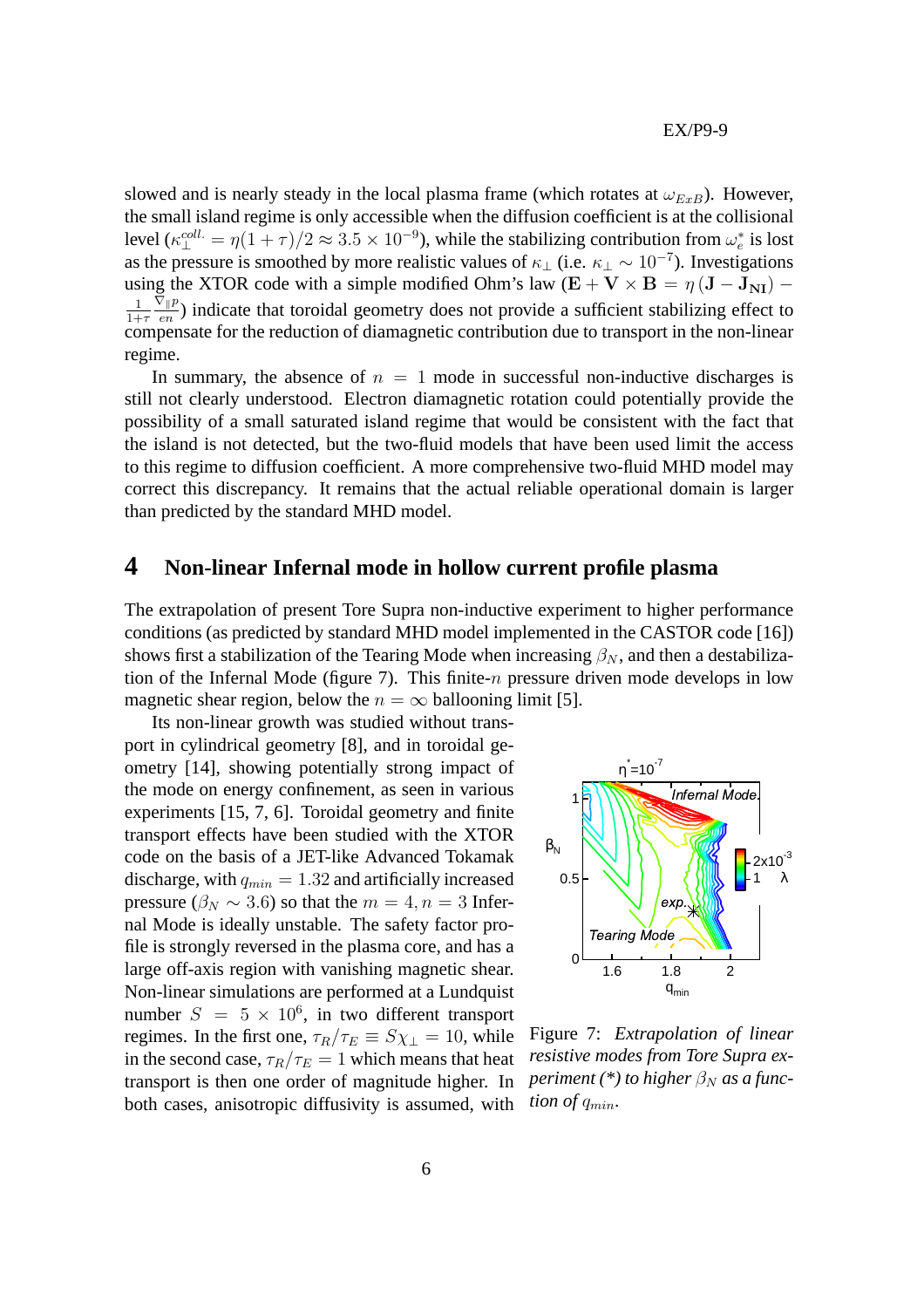EX/P9-9





Figure 8: *Non-linear XTOR simulations of the Infernal Mode with different diffusivities.*

Figure 9: *Poincare plot of the (4,3) In- ´ fernal mode.*

 $\chi_{\parallel}/\chi_{\perp} = 10^8$ . The two cases are shown in figure 8.

Due to the hollow current profile, the region where the Infernal Mode directly affects the pressure is located off-axis, as evidenced by a Poincare plot in the non-linear regime (figure ´ 9). When the heat transport coefficient is large enough to smooth the large pressure gradient that develops inside the Infernal Mode region, the core confinement is rapidly degraded (figure 8, left). However, when heat transport is lower, the pressure gradient at the edge of the core confined region exceeds the threshold for a faster growing  $m = 1, n = 1$  instability (figure 8, right). These simulations suggest that finite- $n$  ballooning instabilities such as the Infernal Mode could not be afforded in experiments with hollow current profiles, with either strong confinement losses or a disruption.

# **5 Conclusion**

MHD limits associated to hollow current density profile discharges are studied and compared to non-linear MHD predictions for Tore Supra experiments. Regimes of off-axis and global crashes, as well as sawtooth regime associated to the (2,1) Double-Tearing Mode are correctly reproduced. As  $q_{min}$  is decreased, the (2,1) mode becomes a single tearing and periodic relaxations are replaced by saturation, in agreement with the observed soft MHD limit in Tore Supra non-inductive discharges. The confrontation of experimental observa